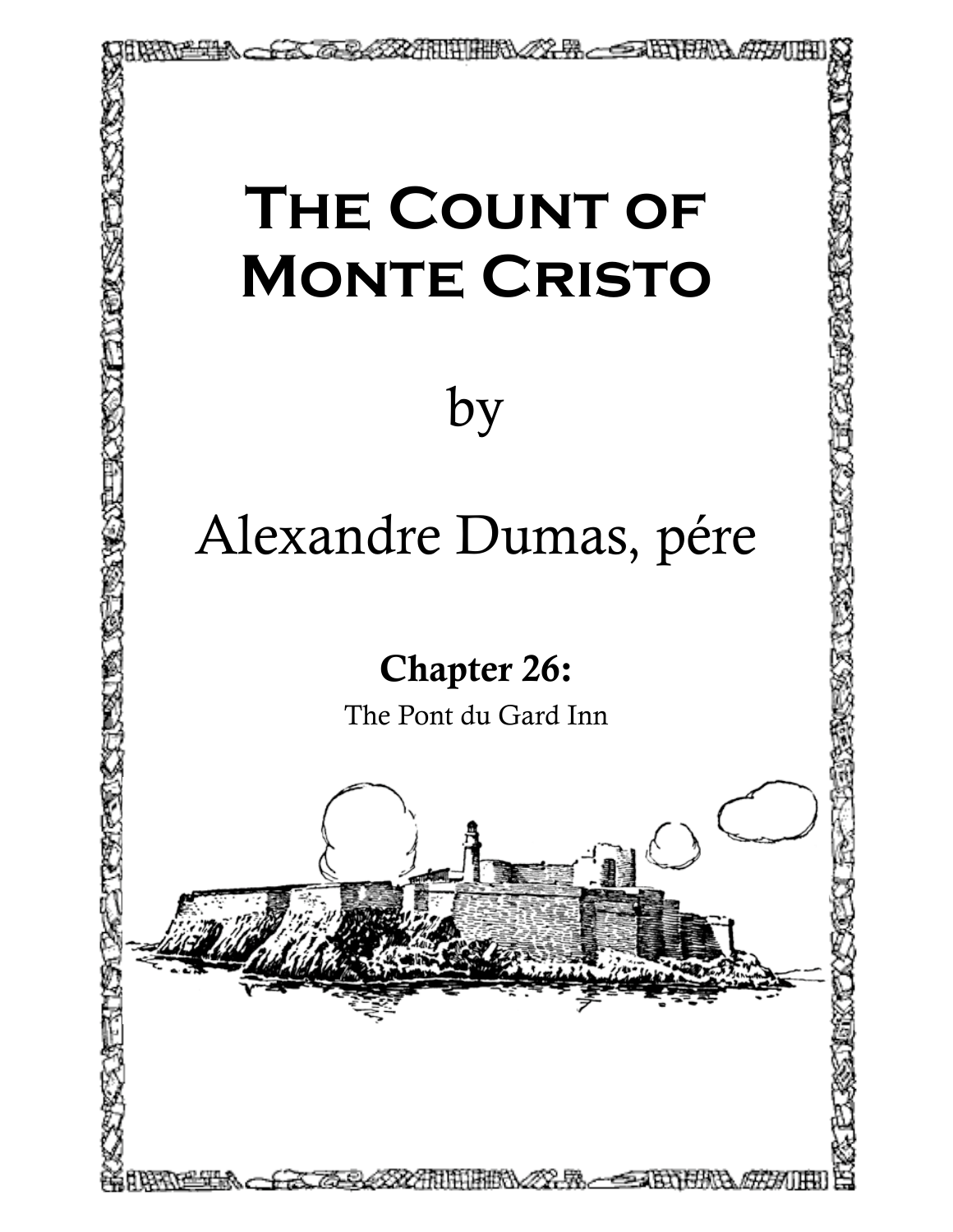Such of my readers as have made a pedestrian excursion to the south of France may perchance have noticed, about midway between the town of Beaucaire and the village of Bellegarde,—a little nearer to the former than to the latter,—a small roadside inn, from the front of which hung, creaking and flapping in the wind, a sheet of tin covered with a grotesque representation of the Pont du Gard. This modern place of entertainment stood on the left–hand side of the post road, and backed upon the Rhone. It also boasted of what in Languedoc is styled a garden, consisting of a small plot of ground, on the side opposite to the main entrance reserved for the reception of guests. A few dingy olives and stunted fig–trees struggled hard for existence, but their withered dusty foliage abundantly proved how unequal was the conflict. Between these sickly shrubs grew a scanty supply of garlic, tomatoes, and eschalots; while, lone and solitary, like a forgotten sentinel, a tall pine raised its melancholy head in one of the corners of this unattractive spot, and displayed its flexible stem and fan–shaped summit dried and cracked by the fierce heat of the sub–tropical sun.

In the surrounding plain, which more resembled a dusty lake than solid ground, were scattered a few miserable stalks of wheat, the effect, no doubt, of a curious desire on the part of the agriculturists of the country to see whether such a thing as the raising of grain in those parched regions was practicable. Each stalk served as a perch for a grasshopper, which regaled the passers by through this Egyptian scene with its strident, monotonous note.

For about seven or eight years the little tavern had been kept by a man and his wife, with two servants,—a chambermaid named Trinette, and a hostler called Pecaud. This small staff was quite equal to all the requirements, for a canal between Beaucaire and Aiguemortes had revolutionized transportation by substituting boats for the cart and the stagecoach. And, as though to add to the daily misery which this prosperous canal inflicted on the unfortunate inn–keeper, whose utter ruin it was fast accomplishing, it was situated between the Rhone from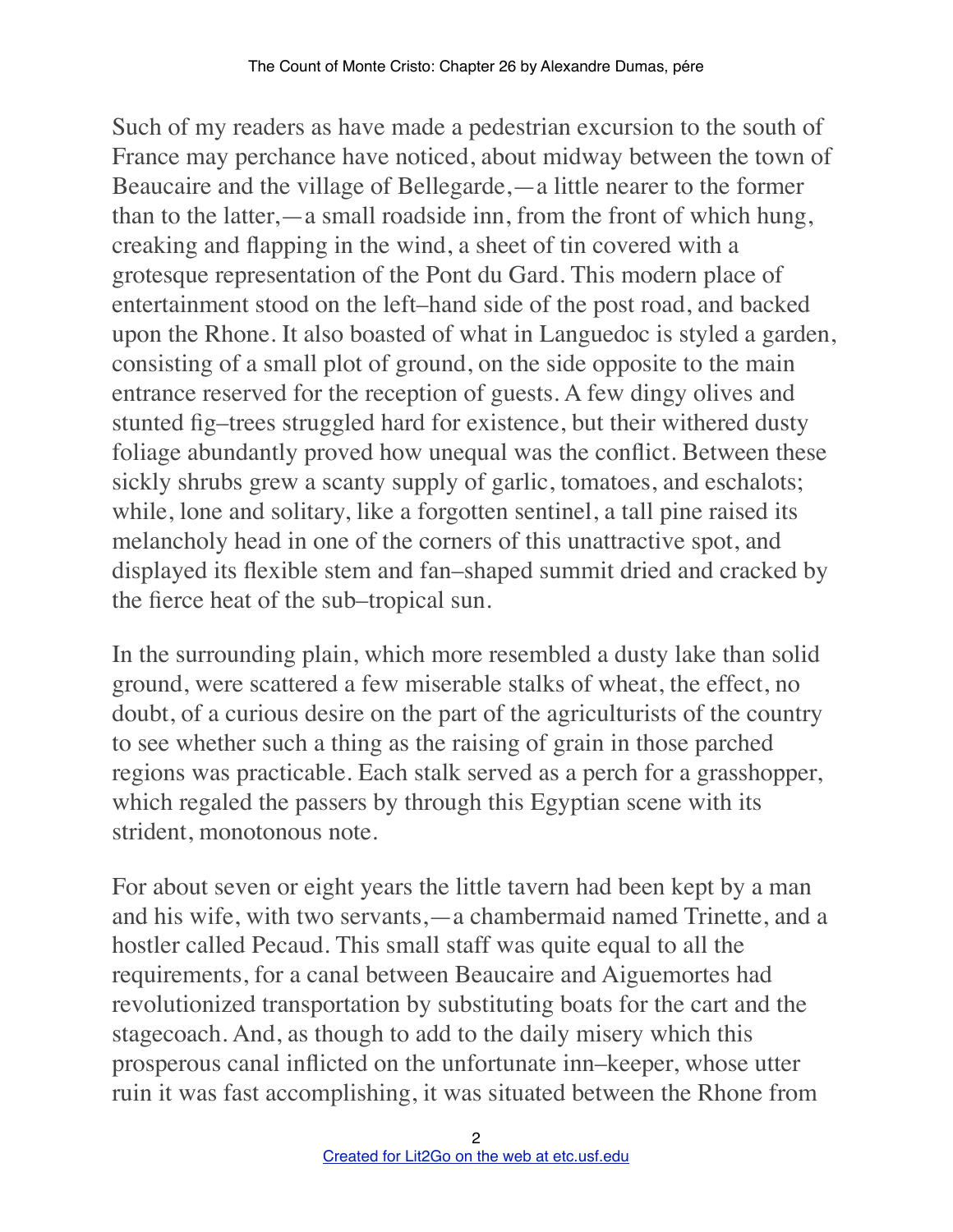which it had its source and the post–road it had depleted, not a hundred steps from the inn, of which we have given a brief but faithful description.

The inn–keeper himself was a man of from forty to fifty–five years of age, tall, strong, and bony, a perfect specimen of the natives of those southern latitudes; he had dark, sparkling, and deep–set eyes, hooked nose, and teeth white as those of a carnivorous animal; his hair, like his beard, which he wore under his chin, was thick and curly, and in spite of his age but slightly interspersed with a few silvery threads. His naturally dark complexion had assumed a still further shade of brown from the habit the unfortunate man had acquired of stationing himself from morning till eve at the threshold of his door, on the lookout for guests who seldom came, yet there he stood, day after day, exposed to the meridional rays of a burning sun, with no other protection for his head than a red handkerchief twisted around it, after the manner of the Spanish muleteers. This man was our old acquaintance, Gaspard Caderousse. His wife, on the contrary, whose maiden name had been Madeleine Radelle, was pale, meagre, and sickly–looking. Born in the neighborhood of Arles, she had shared in the beauty for which its women are proverbial; but that beauty had gradually withered beneath the devastating influence of the slow fever so prevalent among dwellers by the ponds of Aiguemortes and the marshes of Camargue. She remained nearly always in her second–floor chamber, shivering in her chair, or stretched languid and feeble on her bed, while her husband kept his daily watch at the door—a duty he performed with so much the greater willingness, as it saved him the necessity of listening to the endless plaints and murmurs of his helpmate, who never saw him without breaking out into bitter invectives against fate; to all of which her husband would calmly return an unvarying reply, in these philosophic words:—

"Hush, La Carconte. It is God's pleasure that things should be so."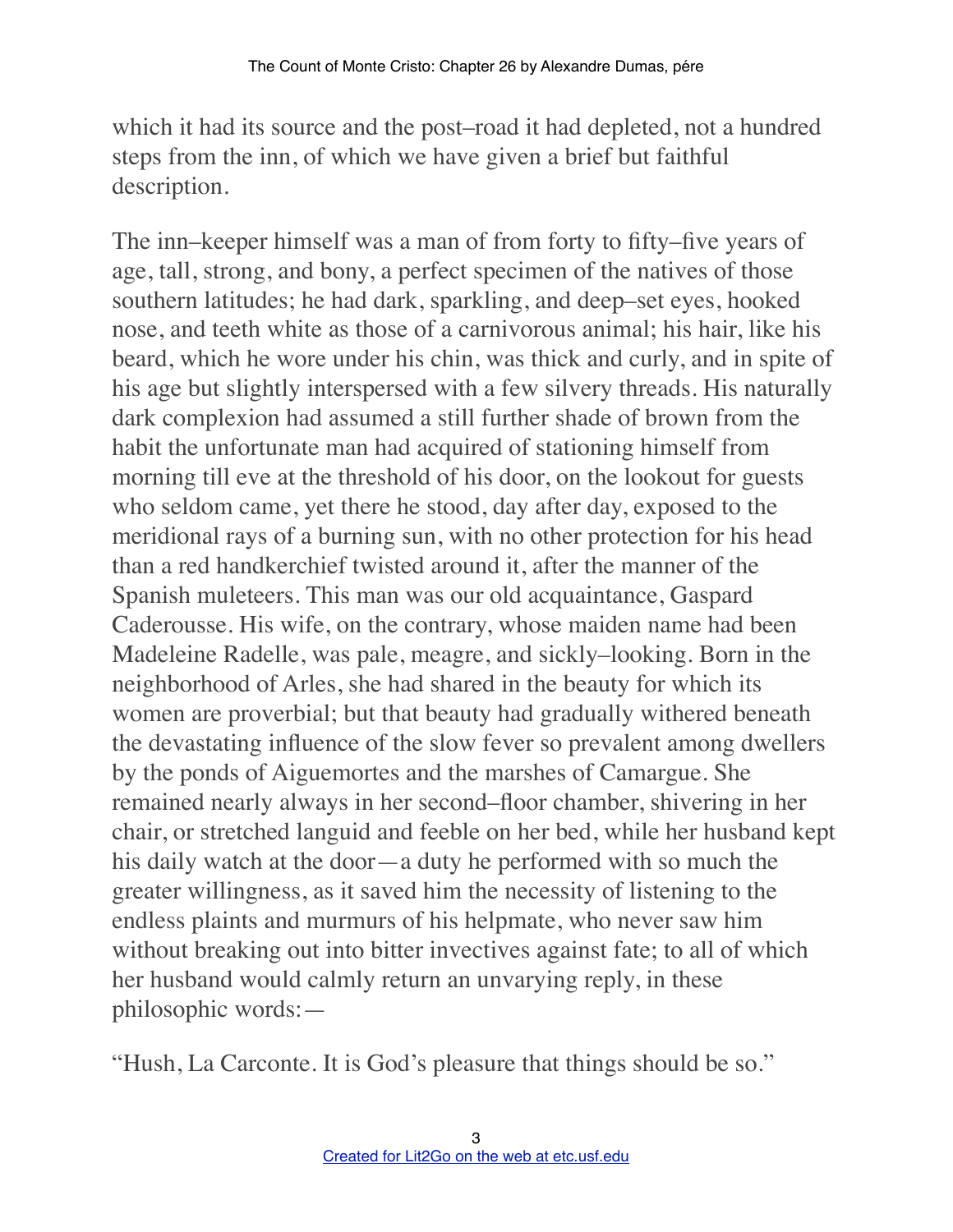The sobriquet of La Carconte had been bestowed on Madeleine Radelle from the fact that she had been born in a village, so called, situated between Salon and Lambesc; and as a custom existed among the inhabitants of that part of France where Caderousse lived of styling every person by some particular and distinctive appellation, her husband had bestowed on her the name of La Carconte in place of her sweet and euphonious name of Madeleine, which, in all probability, his rude gutteral language would not have enabled him to pronounce. Still, let it not be supposed that amid this affected resignation to the will of Providence, the unfortunate inn–keeper did not writhe under the double misery of seeing the hateful canal carry off his customers and his profits, and the daily infliction of his peevish partner's murmurs and lamentations.

Like other dwellers in the south, he was a man of sober habits and moderate desires, but fond of external show, vain, and addicted to display. During the days of his prosperity, not a festivity took place without himself and wife being among the spectators. He dressed in the picturesque costume worn upon grand occasions by the inhabitants of the south of France, bearing equal resemblance to the style adopted both by the Catalans and Andalusians; while La Carconte displayed the charming fashion prevalent among the women of Arles, a mode of attire borrowed equally from Greece and Arabia. But, by degrees, watch– chains, necklaces, parti–colored scarfs, embroidered bodices, velvet vests, elegantly worked stockings, striped gaiters, and silver buckles for the shoes, all disappeared; and Gaspard Caderousse, unable to appear abroad in his pristine splendor, had given up any further participation in the pomps and vanities, both for himself and wife, although a bitter feeling of envious discontent filled his mind as the sound of mirth and merry music from the joyous revellers reached even the miserable hostelry to which he still clung, more for the shelter than the profit it afforded.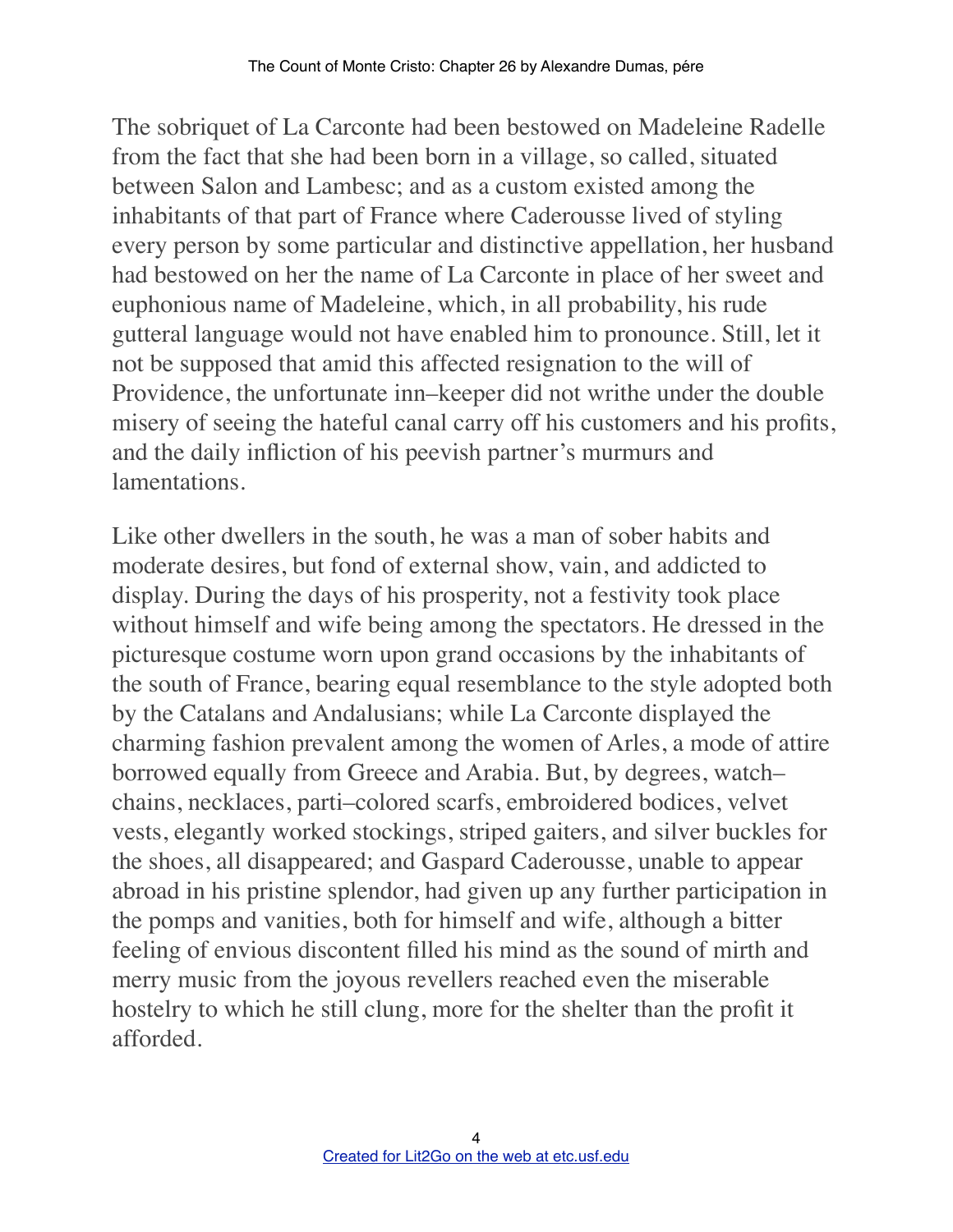Caderousse, then, was, as usual, at his place of observation before the door, his eyes glancing listlessly from a piece of closely shaven grass on which some fowls were industriously, though fruitlessly, endeavoring to turn up some grain or insect suited to their palate—to the deserted road, which led away to the north and south, when he was aroused by the shrill voice of his wife, and grumbling to himself as he went, he mounted to her chamber, first taking care, however, to set the entrance door wide open, as an invitation to any chance traveller who might be passing.

At the moment Caderousse quitted his sentry–like watch before the door, the road on which he so eagerly strained his sight was void and lonely as a desert at mid–day. There it lay stretching out into one interminable line of dust and sand, with its sides bordered by tall, meagre trees, altogether presenting so uninviting an appearance, that no one in his senses could have imagined that any traveller, at liberty to regulate his hours for journeying, would choose to expose himself in such a formidable Sahara. Nevertheless, had Caderousse but retained his post a few minutes longer, he might have caught a dim outline of something approaching from the direction of Bellegarde; as the moving object drew nearer, he would easily have perceived that it consisted of a man and horse, between whom the kindest and most amiable understanding appeared to exist. The horse was of Hungarian breed, and ambled along at an easy pace. His rider was a priest, dressed in black, and wearing a three–cornered hat; and, spite of the ardent rays of a noonday sun, the pair came on with a fair degree of rapidity.

Having arrived before the Pont du Gard, the horse stopped, but whether for his own pleasure or that of his rider would have been difficult to say. However that might have been, the priest, dismounting, led his steed by the bridle in search of some place to which he could secure him. Availing himself of a handle that projected from a half–fallen door, he tied the animal safely and having drawn a red cotton handkerchief, from his pocket, wiped away the perspiration that streamed from his brow,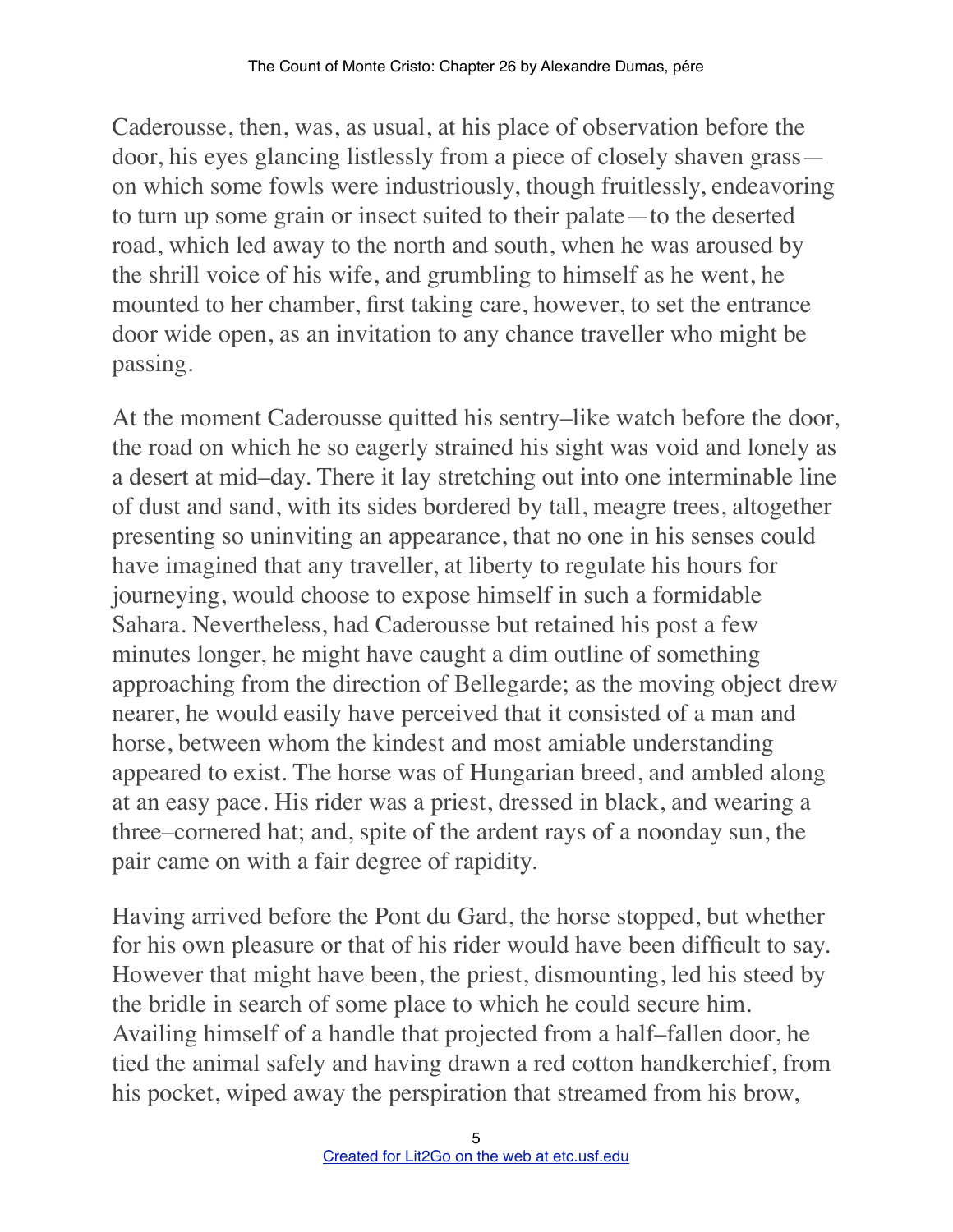then, advancing to the door, struck thrice with the end of his iron–shod stick. At this unusual sound, a huge black dog came rushing to meet the daring assailant of his ordinarily tranquil abode, snarling and displaying his sharp white teeth with a determined hostility that abundantly proved how little he was accustomed to society. At that moment a heavy footstep was heard descending the wooden staircase that led from the upper floor, and, with many bows and courteous smiles, mine host of the Pont du Gard besought his guest to enter.

"You are welcome, sir, most welcome!" repeated the astonished Caderousse. "Now, then, Margotin," cried he, speaking to the dog, "will you be quiet? Pray don't heed him, sir!—he only barks, he never bites. I make no doubt a glass of good wine would be acceptable this dreadfully hot day." Then perceiving for the first time the garb of the traveller he had to entertain, Caderousse hastily exclaimed: "A thousand pardons! I really did not observe whom I had the honor to receive under my poor roof. What would the abbe please to have? What refreshment can I offer? All I have is at his service."

The priest gazed on the person addressing him with a long and searching gaze—there even seemed a disposition on his part to court a similar scrutiny on the part of the inn–keeper; then, observing in the countenance of the latter no other expression than extreme surprise at his own want of attention to an inquiry so courteously worded, he deemed it as well to terminate this dumb show, and therefore said, speaking with a strong Italian accent, "You are, I presume, M. Caderousse?"

"Yes, sir," answered the host, even more surprised at the question than he had been by the silence which had preceded it; "I am Gaspard Caderousse, at your service."

"Gaspard Caderousse," rejoined the priest. "Yes,—Christian and surname are the same. You formerly lived, I believe in the Allees de Meillan, on the fourth floor?"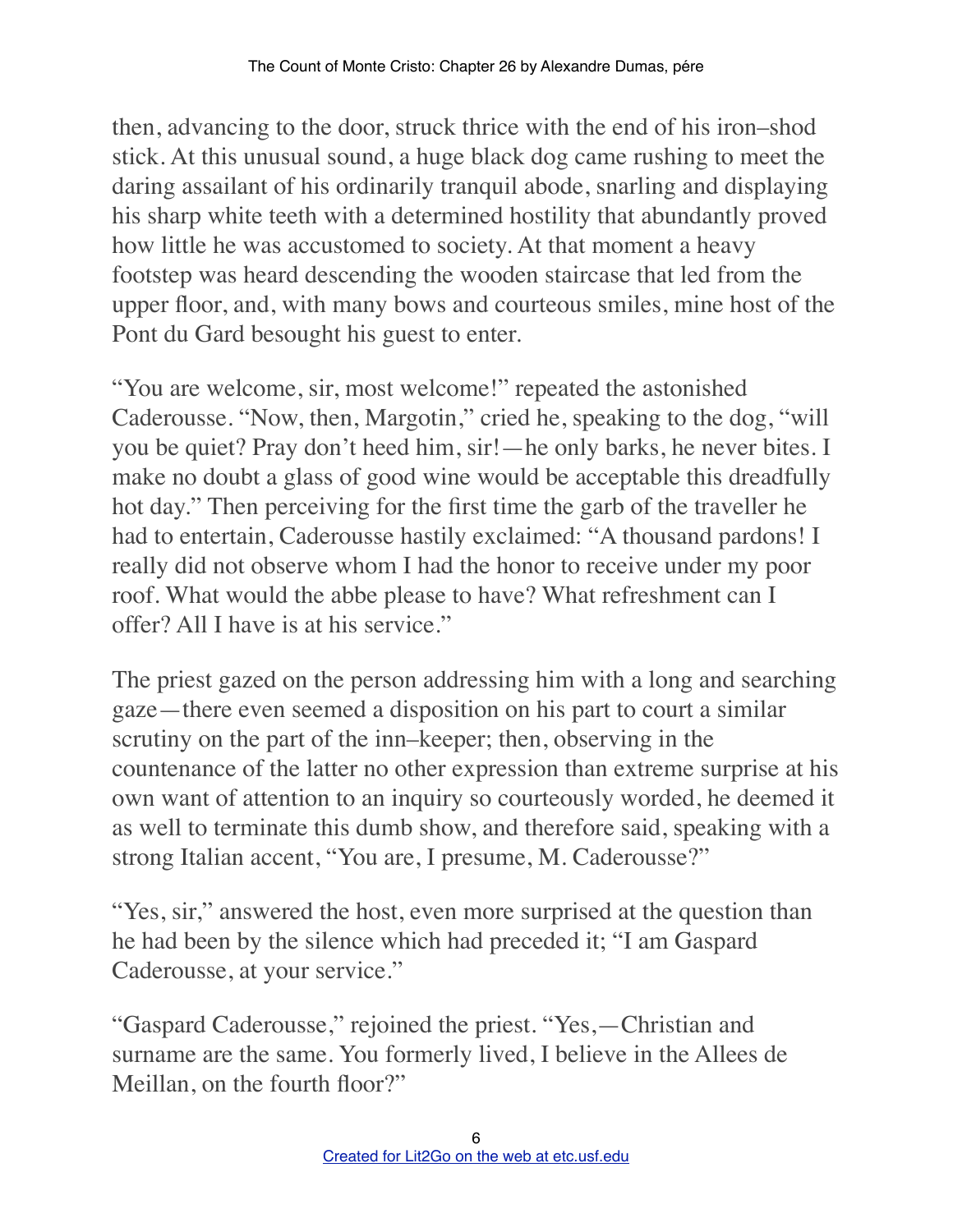"I did."

"And you followed the business of a tailor?"

"True, I was a tailor, till the trade fell off. It is so hot at Marseilles, that really I believe that the respectable inhabitants will in time go without any clothing whatever. But talking of heat, is there nothing I can offer you by way of refreshment?"

"Yes; let me have a bottle of your best wine, and then, with your permission, we will resume our conversation from where we left off."

"As you please, sir," said Caderousse, who, anxious not to lose the present opportunity of finding a customer for one of the few bottles of Cahors still remaining in his possession, hastily raised a trap–door in the floor of the apartment they were in, which served both as parlor and kitchen. Upon issuing forth from his subterranean retreat at the expiration of five minutes, he found the abbe seated upon a wooden stool, leaning his elbow on a table, while Margotin, whose animosity seemed appeased by the unusual command of the traveller for refreshments, had crept up to him, and had established himself very comfortably between his knees, his long, skinny neck resting on his lap, while his dim eye was fixed earnestly on the traveller's face.

"Are you quite alone?" inquired the guest, as Caderousse placed before him the bottle of wine and a glass.

"Quite, quite alone," replied the man—"or, at least, practically so, for my poor wife, who is the only person in the house besides myself, is laid up with illness, and unable to render me the least assistance, poor thing!"

"You are married, then?" said the priest, with a show of interest, glancing round as he spoke at the scanty furnishings of the apartment.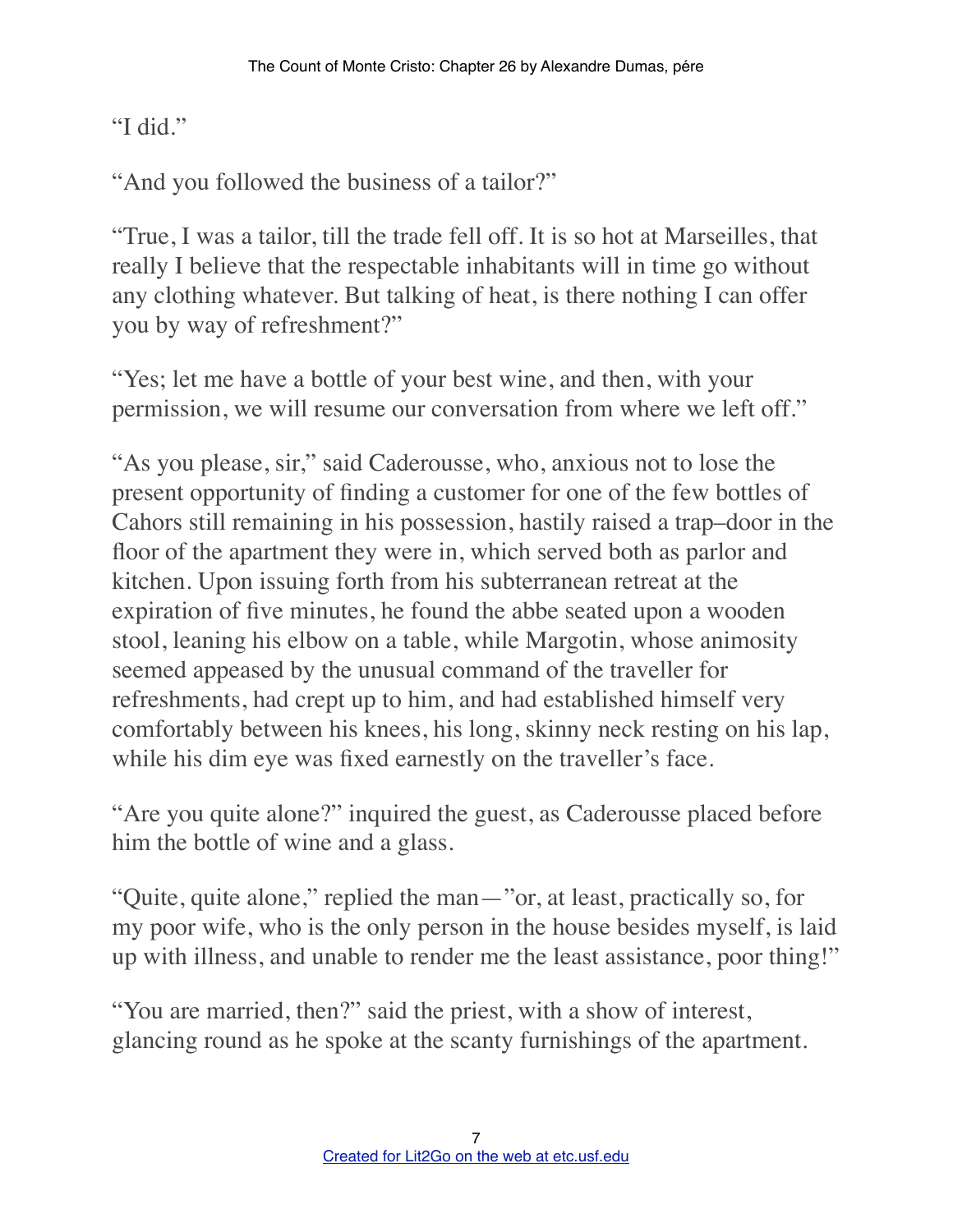"Ah, sir," said Caderousse with a sigh, "it is easy to perceive I am not a rich man; but in this world a man does not thrive the better for being honest." The abbe fixed on him a searching, penetrating glance.

"Yes, honest—I can certainly say that much for myself," continued the inn–keeper, fairly sustaining the scrutiny of the abbe's gaze; "I can boast with truth of being an honest man; and," continued he significantly, with a hand on his breast and shaking his head, "that is more than every one can say nowadays."

"So much the better for you, if what you assert be true," said the abbe; "for I am firmly persuaded that, sooner or later, the good will be rewarded, and the wicked punished."

"Such words as those belong to your profession," answered Caderousse, "and you do well to repeat them; but," added he, with a bitter expression of countenance, "one is free to believe them or not, as one pleases."

"You are wrong to speak thus," said the abbe; "and perhaps I may, in my own person, be able to prove to you how completely you are in error."

"What mean you?" inquired Caderousse with a look of surprise.

"In the first place, I must be satisfied that you are the person I am in search of."

"What proofs do you require?"

"Did you, in the year 1814 or 1815, know anything of a young sailor named Dantes?"

"Dantes? Did I know poor dear Edmond? Why, Edmond Dantes and myself were intimate friends!" exclaimed Caderousse, whose countenance flushed darkly as he caught the penetrating gaze of the abbe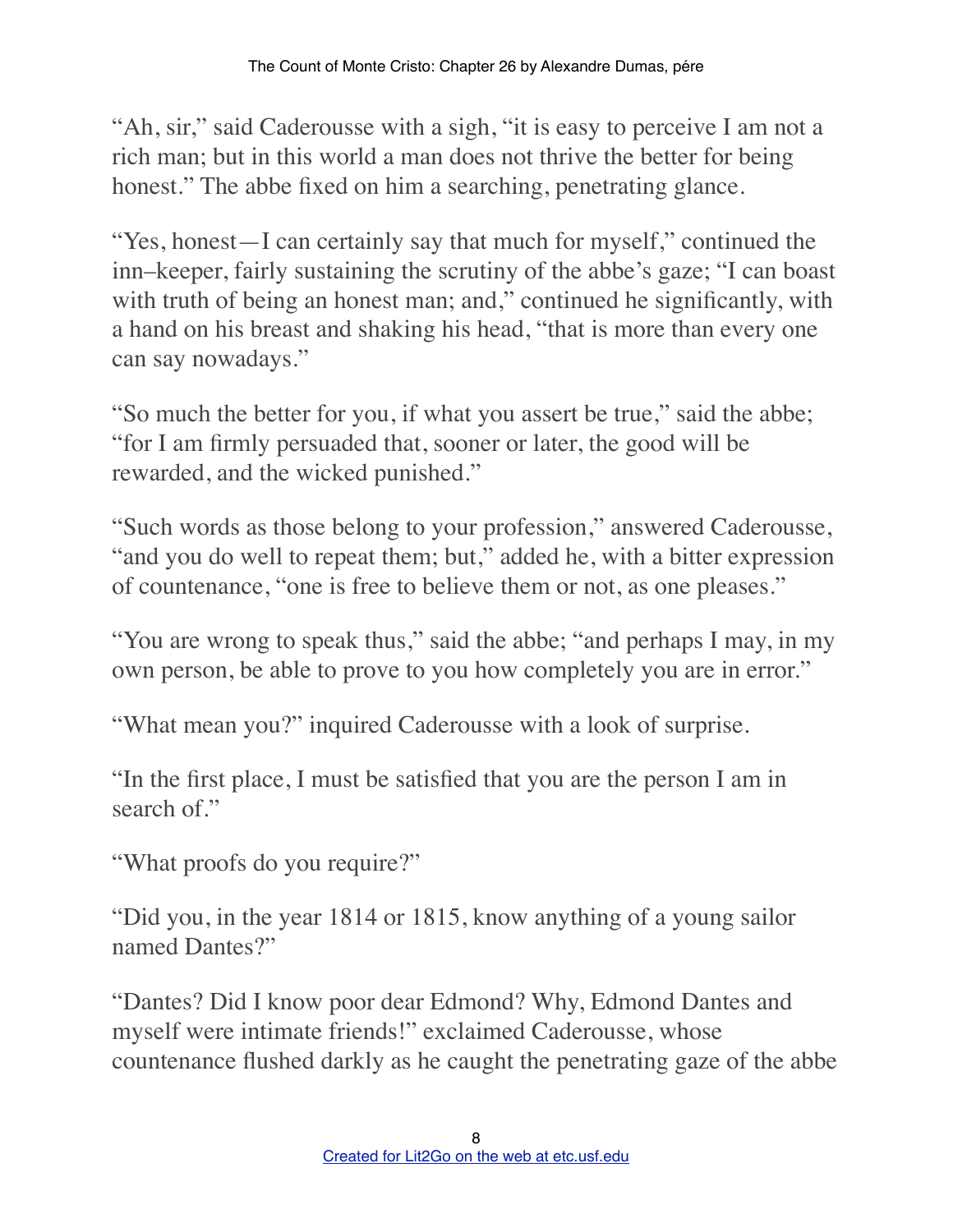fixed on him, while the clear, calm eye of the questioner seemed to dilate with feverish scrutiny.

"You remind me," said the priest, "that the young man concerning whom I asked you was said to bear the name of Edmond."

"Said to bear the name!" repeated Caderousse, becoming excited and eager. "Why, he was so called as truly as I myself bore the appellation of Gaspard Caderousse; but tell me, I pray, what has become of poor Edmond? Did you know him? Is he alive and at liberty? Is he prosperous and happy?"

"He died a more wretched, hopeless, heart–broken prisoner than the felons who pay the penalty of their crimes at the galleys of Toulon."

A deadly pallor followed the flush on the countenance of Caderousse, who turned away, and the priest saw him wiping the tears from his eyes with the corner of the red handkerchief twisted round his head.

"Poor fellow, poor fellow!" murmured Caderousse. "Well, there, sir, is another proof that good people are never rewarded on this earth, and that none but the wicked prosper. Ah," continued Caderousse, speaking in the highly colored language of the south, "the world grows worse and worse. Why does not God, if he really hates the wicked, as he is said to do, send down brimstone and fire, and consume them altogether?"

"You speak as though you had loved this young Dantes," observed the abbe, without taking any notice of his companion's vehemence.

"And so I did," replied Caderousse; "though once, I confess, I envied him his good fortune. But I swear to you, sir, I swear to you, by everything a man holds dear, I have, since then, deeply and sincerely lamented his unhappy fate." There was a brief silence, during which the fixed, searching eye of the abbe was employed in scrutinizing the agitated features of the inn–keeper.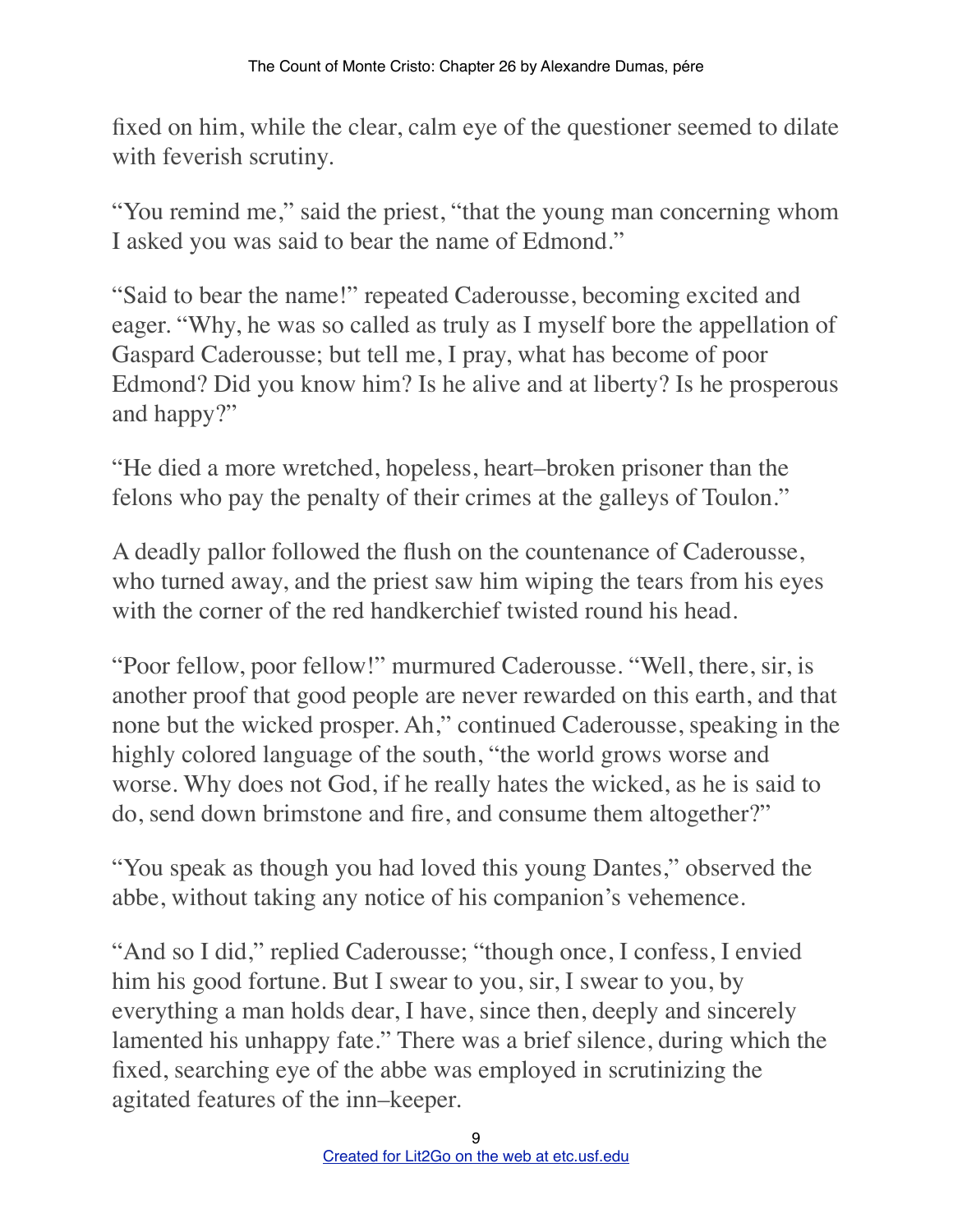"You knew the poor lad, then?" continued Caderousse.

"I was called to see him on his dying bed, that I might administer to him the consolations of religion."

"And of what did he die?" asked Caderousse in a choking voice.

"Of what, think you, do young and strong men die in prison, when they have scarcely numbered their thirtieth year, unless it be of imprisonment?" Caderousse wiped away the large beads of perspiration that gathered on his brow.

"But the strangest part of the story is," resumed the abbe, "that Dantes, even in his dying moments, swore by his crucified Redeemer, that he was utterly ignorant of the cause of his detention."

"And so he was," murmured Caderousse. "How should he have been otherwise? Ah, sir, the poor fellow told you the truth."

"And for that reason, he besought me to try and clear up a mystery he had never been able to penetrate, and to clear his memory should any foul spot or stain have fallen on it."

And here the look of the abbe, becoming more and more fixed, seemed to rest with ill–concealed satisfaction on the gloomy depression which was rapidly spreading over the countenance of Caderousse.

"A rich Englishman," continued the abbe, "who had been his companion in misfortune, but had been released from prison during the second restoration, was possessed of a diamond of immense value; this jewel he bestowed on Dantes upon himself quitting the prison, as a mark of his gratitude for the kindness and brotherly care with which Dantes had nursed him in a severe illness he underwent during his confinement. Instead of employing this diamond in attempting to bribe his jailers, who might only have taken it and then betrayed him to the governor, Dantes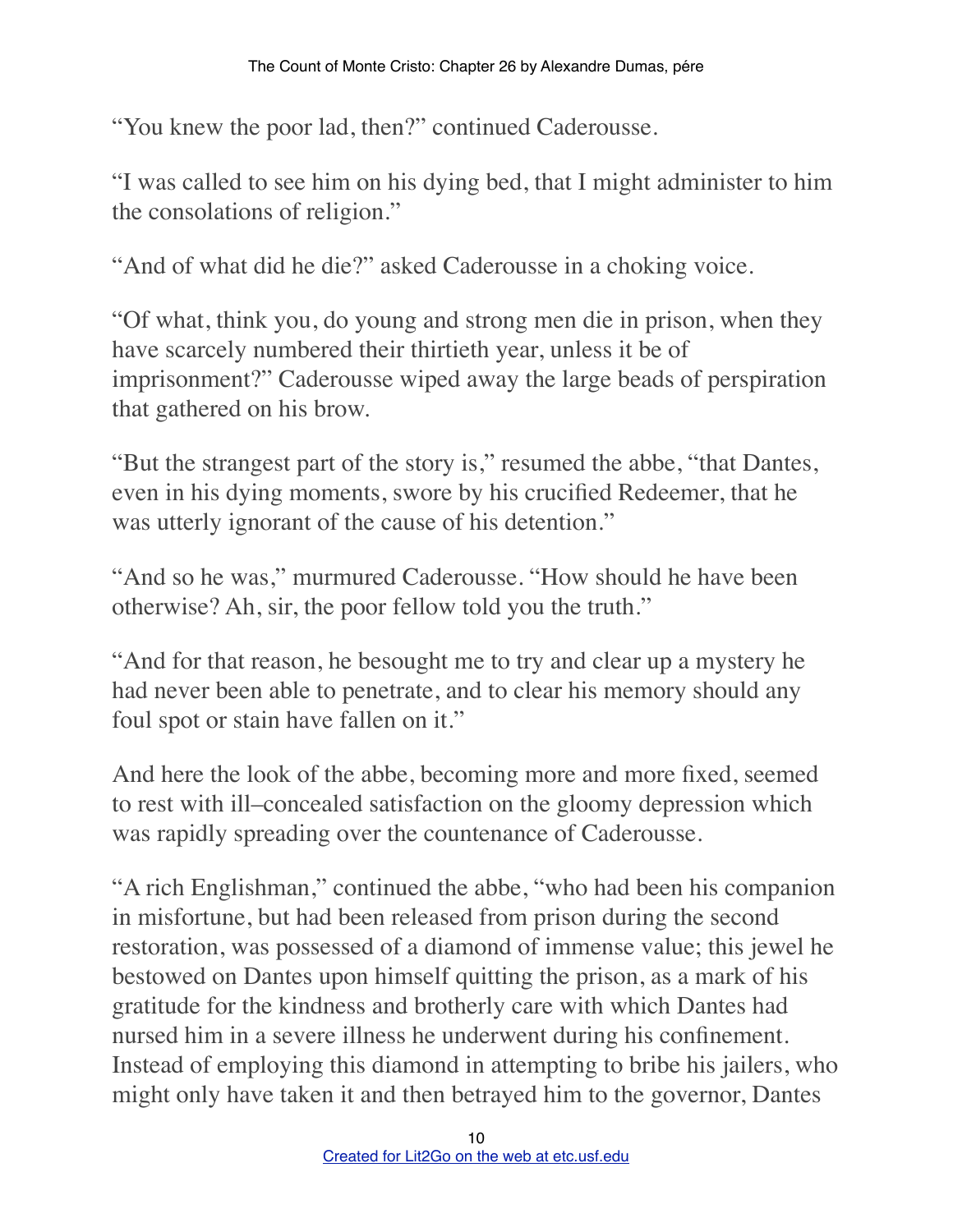carefully preserved it, that in the event of his getting out of prison he might have wherewithal to live, for the sale of such a diamond would have quite sufficed to make his fortune."

"Then, I suppose," asked Caderousse, with eager, glowing looks, "that it was a stone of immense value?"

"Why, everything is relative," answered the abbe. "To one in Edmond's position the diamond certainly was of great value. It was estimated at fifty thousand francs."

"Bless me!" exclaimed Caderousse, "fifty thousand francs! Surely the diamond was as large as a nut to be worth all that."

"No," replied the abbe, "it was not of such a size as that; but you shall judge for yourself. I have it with me."

The sharp gaze of Caderousse was instantly directed towards the priest's garments, as though hoping to discover the location of the treasure. Calmly drawing forth from his pocket a small box covered with black shagreen, the abbe opened it, and displayed to the dazzled eyes of Caderousse the sparkling jewel it contained, set in a ring of admirable workmanship. "And that diamond," cried Caderousse, almost breathless with eager admiration, "you say, is worth fifty thousand francs?"

"It is, without the setting, which is also valuable," replied the abbe, as he closed the box, and returned it to his pocket, while its brilliant hues seemed still to dance before the eyes of the fascinated inn–keeper.

"But how comes the diamond in your possession, sir? Did Edmond make you his heir?"

"No, merely his testamentary executor. 'I once possessed four dear and faithful friends, besides the maiden to whom I was betrothed' he said; 'and I feel convinced they have all unfeignedly grieved over my loss.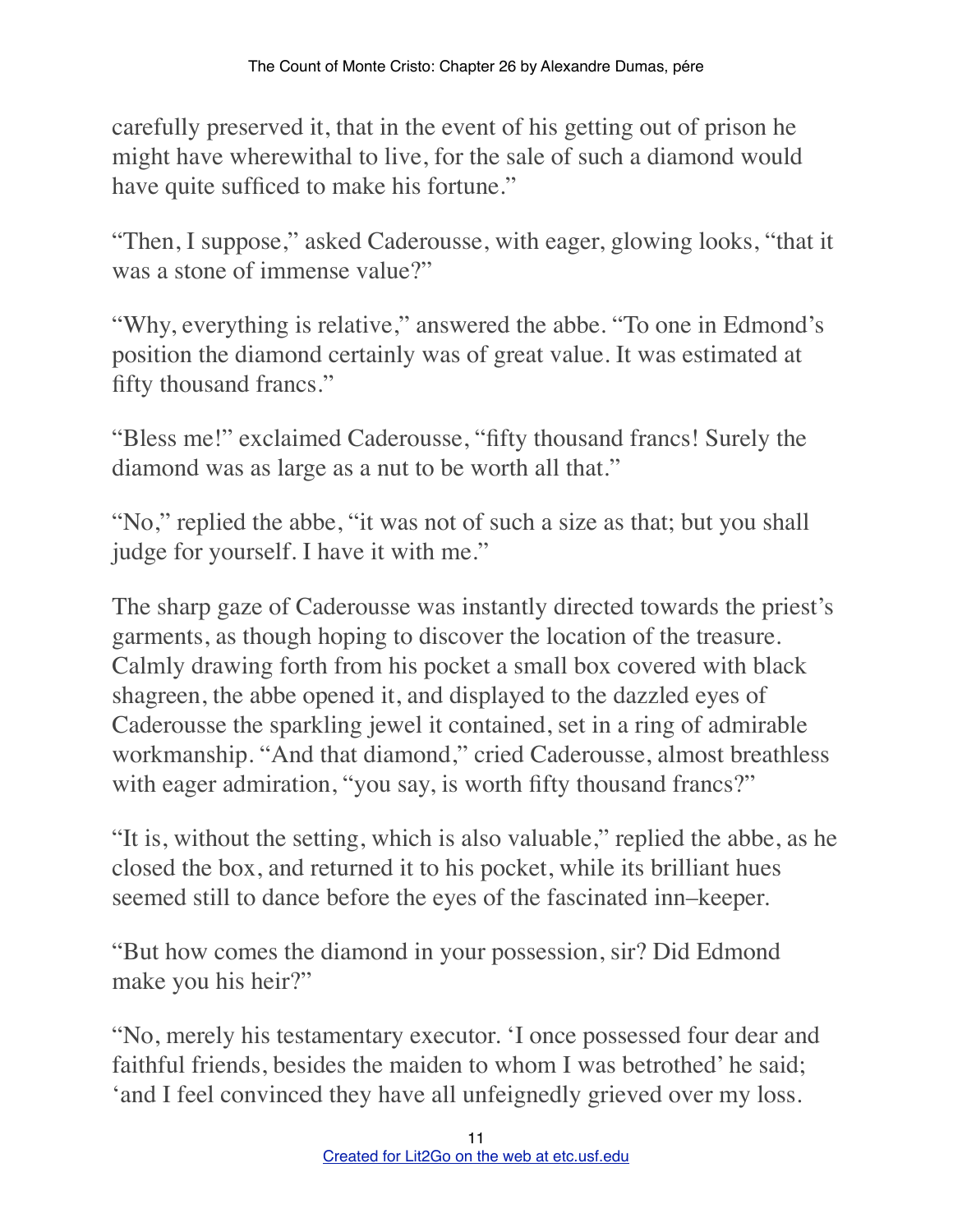The name of one of the four friends is Caderousse.'" The inn–keeper shivered.

"'Another of the number," continued the abbe, without seeming to notice the emotion of Caderousse, "'is called Danglars; and the third, in spite of being my rival, entertained a very sincere affection for me.'" A fiendish smile played over the features of Caderousse, who was about to break in upon the abbe's speech, when the latter, waving his hand, said, "Allow me to finish first, and then if you have any observations to make, you can do so afterwards. 'The third of my friends, although my rival, was much attached to me,—his name was Fernand; that of my betrothed was'—Stay, stay," continued the abbe, "I have forgotten what he called her."

"Mercedes," said Caderousse eagerly.

"True," said the abbe, with a stifled sigh, "Mercedes it was."

"Go on," urged Caderousse.

"Bring me a carafe of water," said the abbe.

Caderousse quickly performed the stranger's bidding; and after pouring some into a glass, and slowly swallowing its contents, the abbe, resuming his usual placidity of manner, said, as he placed his empty glass on the table,—"Where did we leave off?"

"The name of Edmond's betrothed was Mercedes."

"To be sure. 'You will go to Marseilles,' said Dantes,—for you understand, I repeat his words just as he uttered them. Do you understand?"

"Perfectly."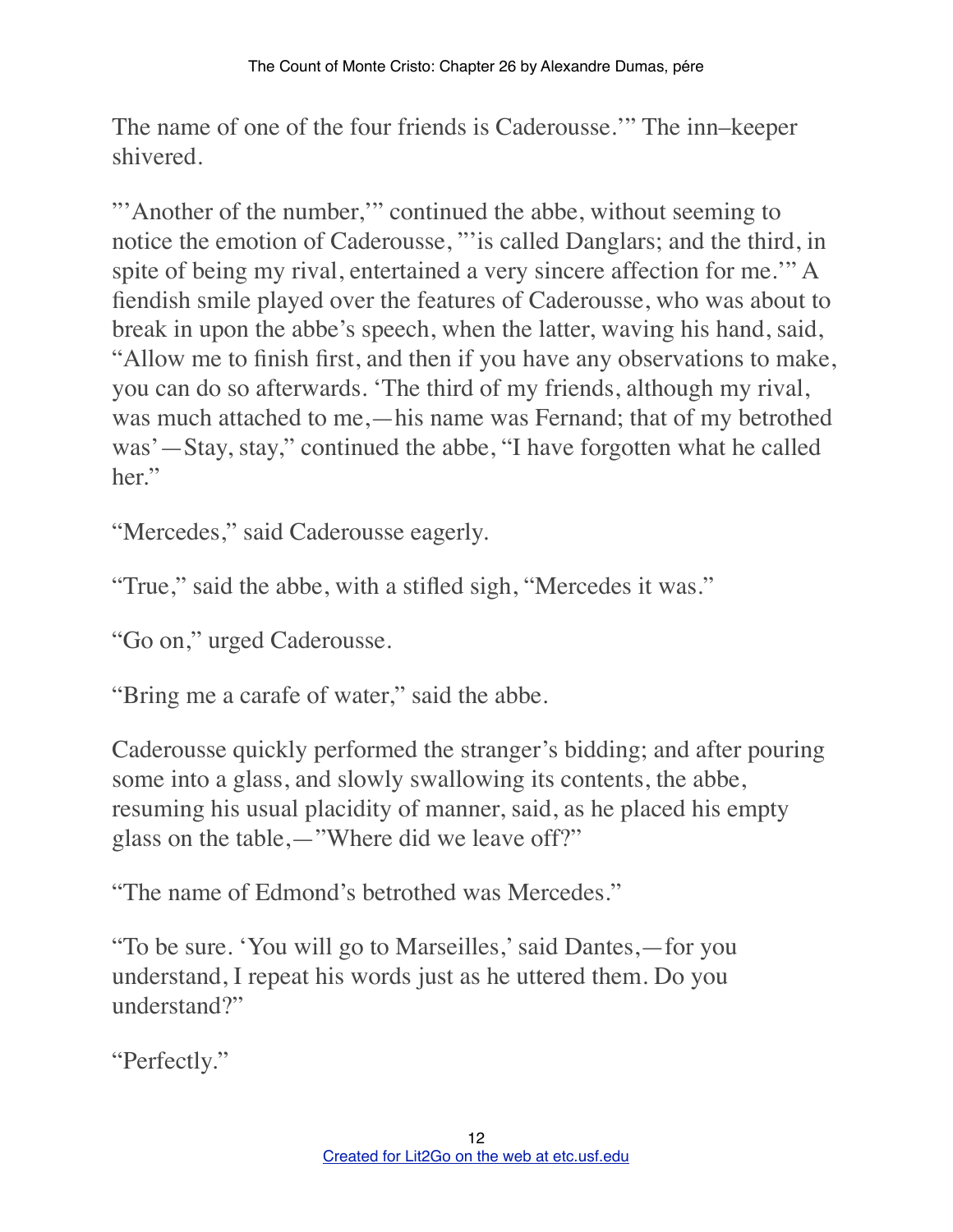"'You will sell this diamond; you will divide the money into five equal parts, and give an equal portion to these good friends, the only persons who have loved me upon earth."

"But why into five parts?" asked Caderousse; "you only mentioned four persons."

"Because the fifth is dead, as I hear. The fifth sharer in Edmond's bequest, was his own father."

"Too true, too true!" ejaculated Caderousse, almost suffocated by the contending passions which assailed him, "the poor old man did die."

"I learned so much at Marseilles," replied the abbe, making a strong effort to appear indifferent; "but from the length of time that has elapsed since the death of the elder Dantes, I was unable to obtain any particulars of his end. Can you enlighten me on that point?"

"I do not know who could if I could not," said Caderousse. "Why, I lived almost on the same floor with the poor old man. Ah, yes, about a year after the disappearance of his son the poor old man died."

"Of what did he die?"

"Why, the doctors called his complaint gastro–enteritis, I believe; his acquaintances say he died of grief; but I, who saw him in his dying moments, I say he died of"—Caderousse paused.

"Of what?" asked the priest, anxiously and eagerly.

"Why, of downright starvation."

"Starvation!" exclaimed the abbe, springing from his seat. "Why, the vilest animals are not suffered to die by such a death as that. The very dogs that wander houseless and homeless in the streets find some pitying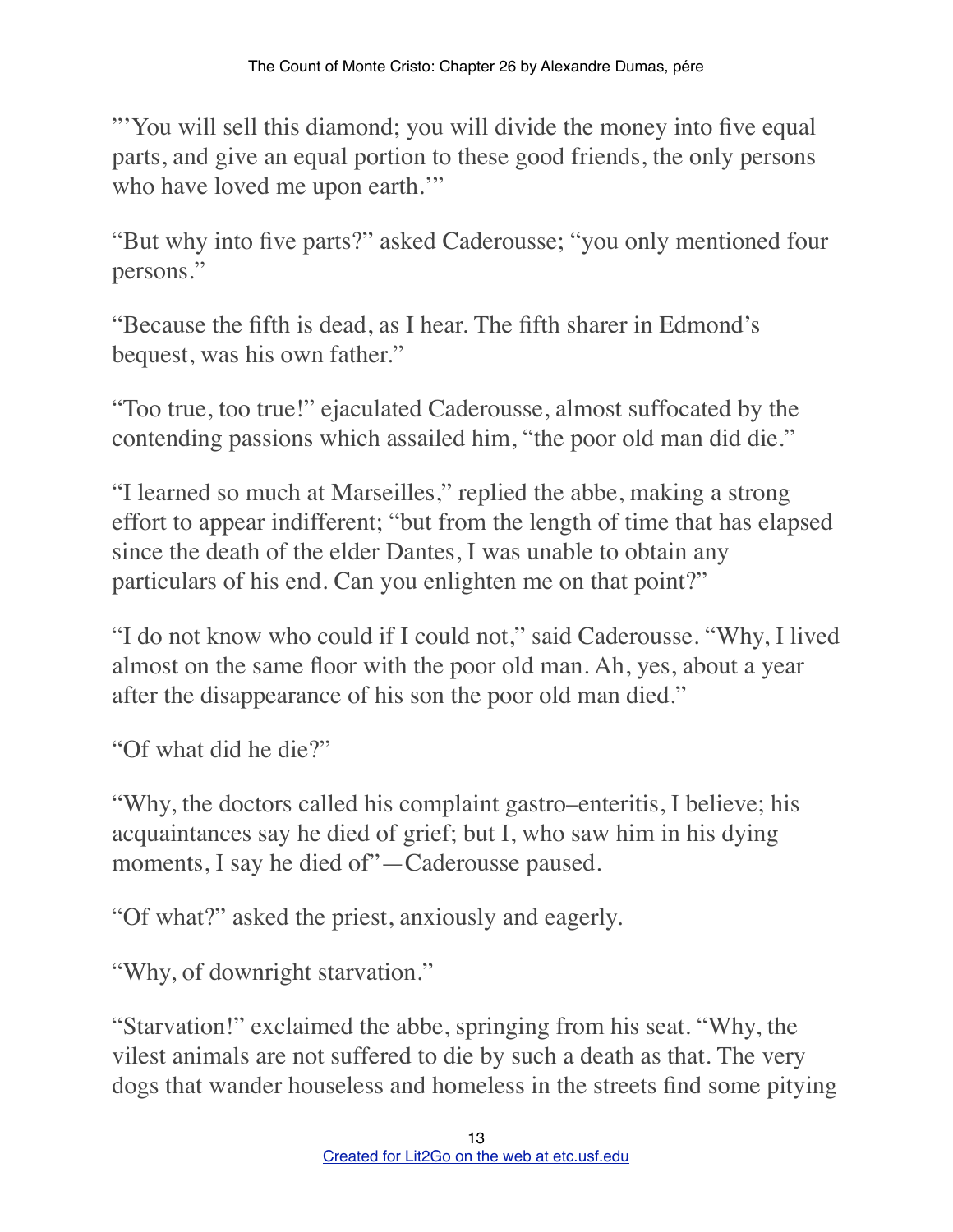hand to cast them a mouthful of bread; and that a man, a Christian, should be allowed to perish of hunger in the midst of other men who call themselves Christians, is too horrible for belief. Oh, it is impossible utterly impossible!"

"What I have said, I have said," answered Caderousse.

"And you are a fool for having said anything about it," said a voice from the top of the stairs. "Why should you meddle with what does not concern you?"

The two men turned quickly, and saw the sickly countenance of La Carconte peering between the baluster rails; attracted by the sound of voices, she had feebly dragged herself down the stairs, and, seated on the lower step, head on knees, she had listened to the foregoing conversation. "Mind your own business, wife," replied Caderousse sharply. "This gentleman asks me for information, which common politeness will not permit me to refuse."

"Politeness, you simpleton!" retorted La Carconte. "What have you to do with politeness, I should like to know? Better study a little common prudence. How do you know the motives that person may have for trying to extract all he can from you?"

"I pledge you my word, madam," said the abbe, "that my intentions are good; and that you husband can incur no risk, provided he answers me candidly."

"Ah, that's all very fine," retorted the woman. "Nothing is easier than to begin with fair promises and assurances of nothing to fear; but when poor, silly folks, like my husband there, have been persuaded to tell all they know, the promises and assurances of safety are quickly forgotten; and at some moment when nobody is expecting it, behold trouble and misery, and all sorts of persecutions, are heaped on the unfortunate wretches, who cannot even see whence all their afflictions come."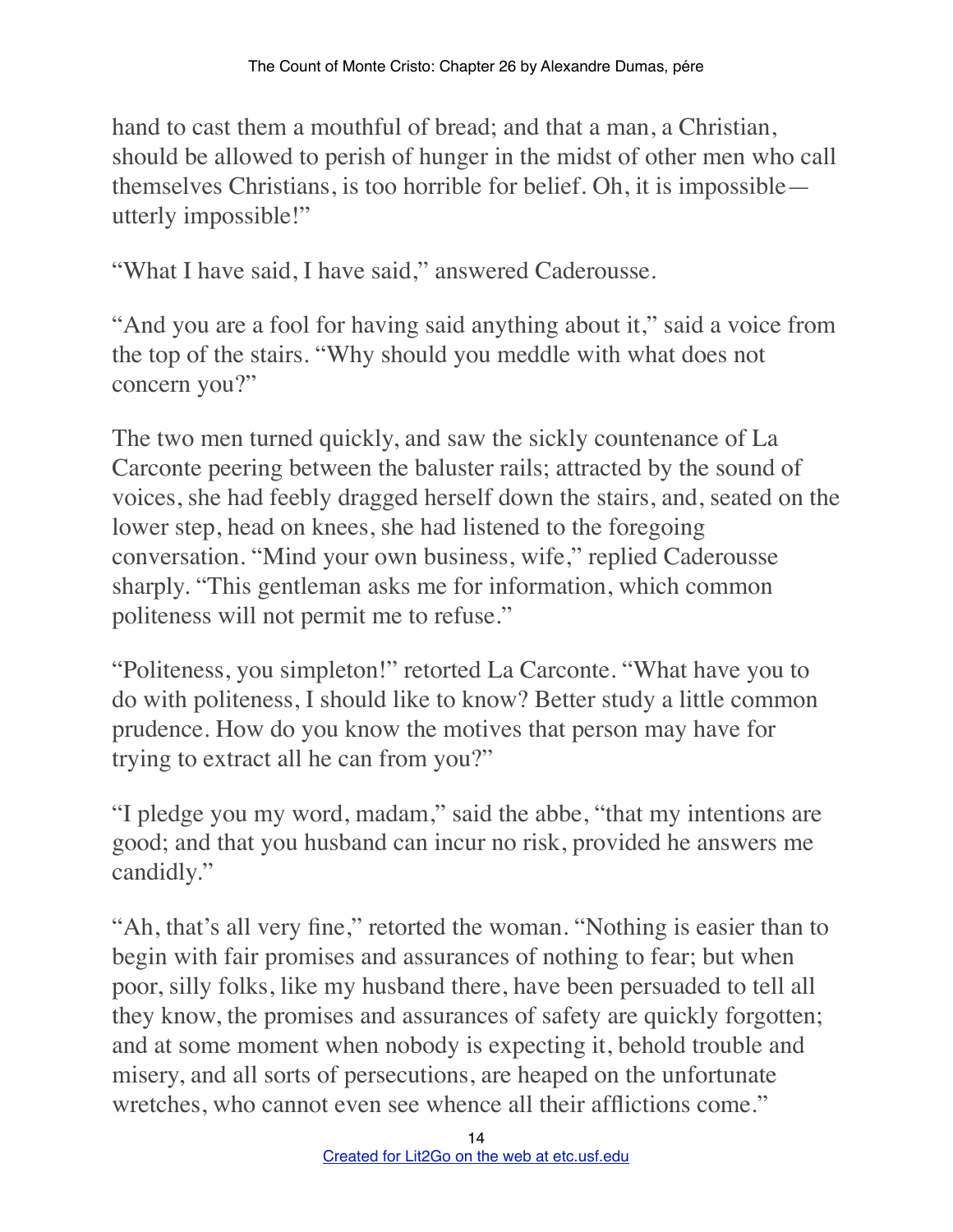"Nay, nay, my good woman, make yourself perfectly easy, I beg of you. Whatever evils may befall you, they will not be occasioned by my instrumentality, that I solemnly promise you."

La Carconte muttered a few inarticulate words, then let her head again drop upon her knees, and went into a fit of ague, leaving the two speakers to resume the conversation, but remaining so as to be able to hear every word they uttered. Again the abbe had been obliged to swallow a draught of water to calm the emotions that threatened to overpower him. When he had sufficiently recovered himself, he said, "It appears, then, that the miserable old man you were telling me of was forsaken by every one. Surely, had not such been the case, he would not have perished by so dreadful a death."

"Why, he was not altogether forsaken," continued Caderousse, "for Mercedes the Catalan and Monsieur Morrel were very kind to him; but somehow the poor old man had contracted a profound hatred for Fernand—the very person," added Caderousse with a bitter smile, "that you named just now as being one of Dantes' faithful and attached friends."

"And was he not so?" asked the abbe.

"Gaspard, Gaspard!" murmured the woman, from her seat on the stairs, "mind what you are saying!" Caderousse made no reply to these words, though evidently irritated and annoyed by the interruption, but, addressing the abbe, said, "Can a man be faithful to another whose wife he covets and desires for himself? But Dantes was so honorable and true in his own nature, that he believed everybody's professions of friendship. Poor Edmond, he was cruelly deceived; but it was fortunate that he never knew, or he might have found it more difficult, when on his deathbed, to pardon his enemies. And, whatever people may say," continued Caderousse, in his native language, which was not altogether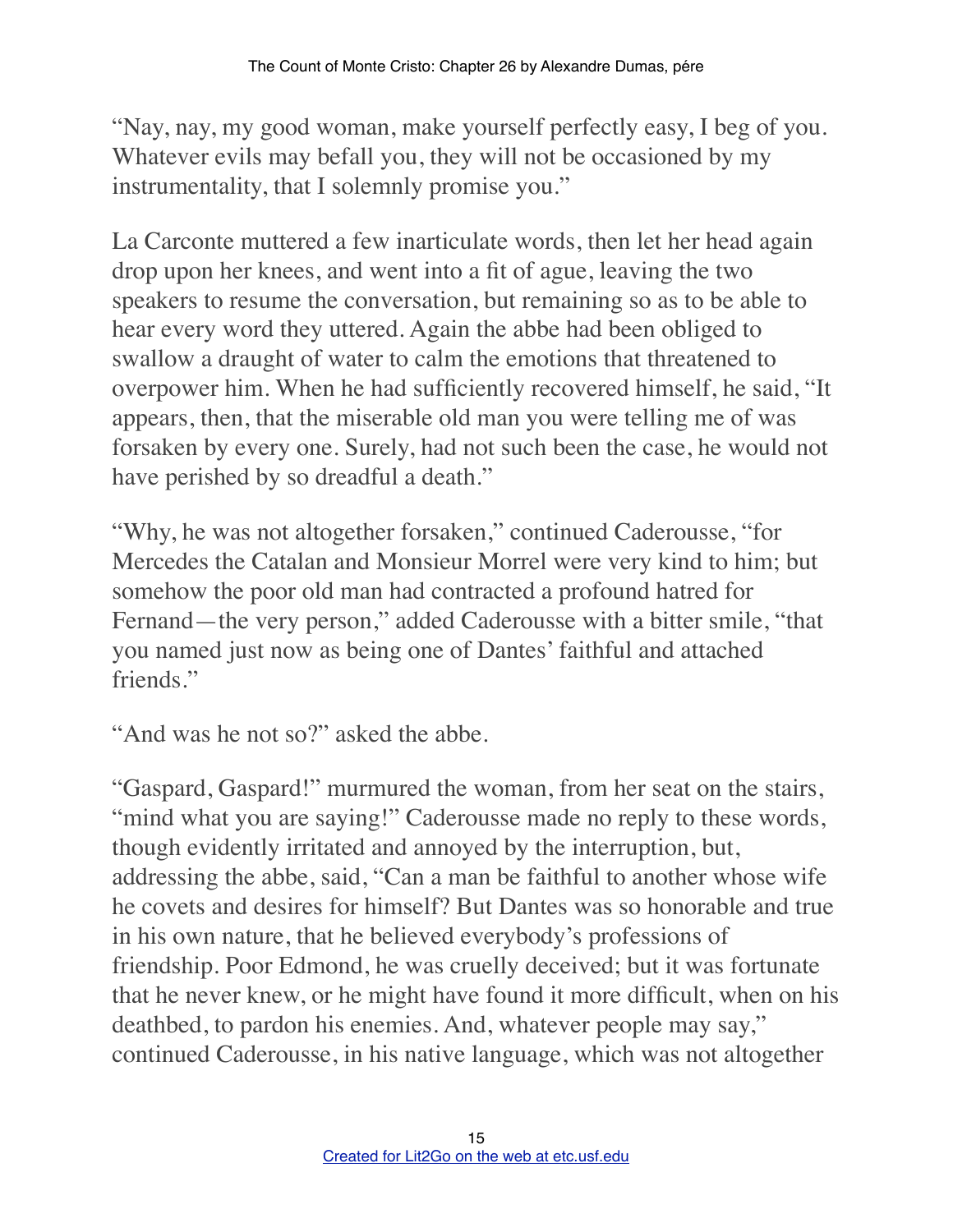devoid of rude poetry, "I cannot help being more frightened at the idea of the malediction of the dead than the hatred of the living."

"Imbecile!" exclaimed La Carconte.

"Do you, then, know in what manner Fernand injured Dantes?" inquired the abbe of Caderousse.

"Do I? No one better."

"Speak out then, say what it was!"

"Gaspard!" cried La Carconte, "do as you will; you are master—but if you take my advice you'll hold your tongue."

"Well, wife," replied Caderousse, "I don't know but what you're right!"

"So you will say nothing?" asked the abbe.

"Why, what good would it do?" asked Caderousse. "If the poor lad were living, and came to me and begged that I would candidly tell which were his true and which his false friends, why, perhaps, I should not hesitate. But you tell me he is no more, and therefore can have nothing to do with hatred or revenge, so let all such feeling be buried with him."

"You prefer, then," said the abbe, "that I should bestow on men you say are false and treacherous, the reward intended for faithful friendship?"

"That is true enough," returned Caderousse. "You say truly, the gift of poor Edmond was not meant for such traitors as Fernand and Danglars; besides, what would it be to them? no more than a drop of water in the ocean."

"Remember," chimed in La Carconte, "those two could crush you at a single blow!"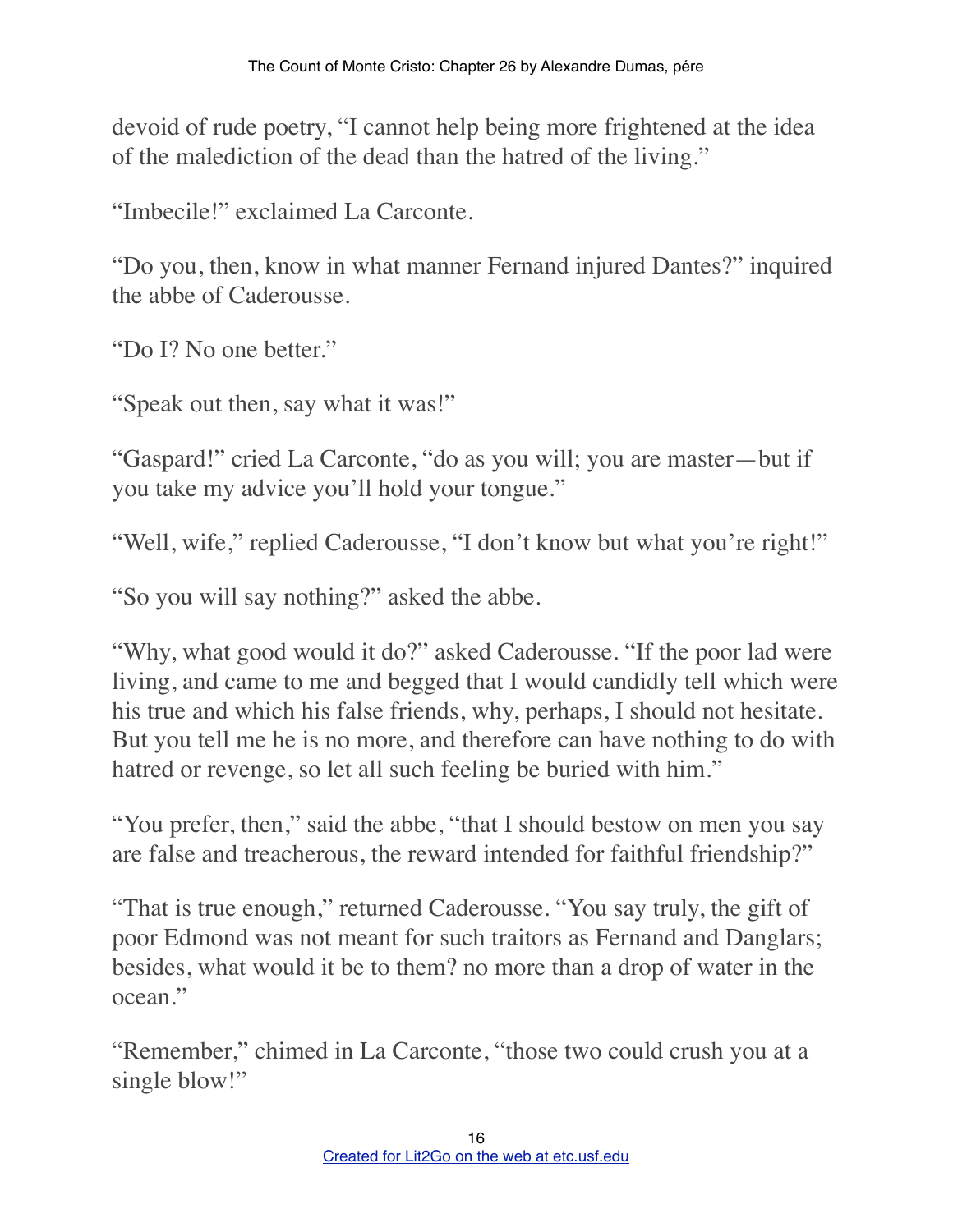"How so?" inquired the abbe. "Are these persons, then, so rich and powerful?"

"Do you not know their history?"

"I do not. Pray relate it to me!" Caderousse seemed to reflect for a few moments, then said, "No, truly, it would take up too much time."

"Well, my good friend," returned the abbe, in a tone that indicated utter indifference on his part, "you are at liberty, either to speak or be silent, just as you please; for my own part, I respect your scruples and admire your sentiments; so let the matter end. I shall do my duty as conscientiously as I can, and fulfil my promise to the dying man. My first business will be to dispose of this diamond." So saying, the abbe again draw the small box from his pocket, opened it, and contrived to hold it in such a light, that a bright flash of brilliant hues passed before the dazzled gaze of Caderousse.

"Wife, wife!" cried he in a hoarse voice, "come here!"

"Diamond!" exclaimed La Carconte, rising and descending to the chamber with a tolerably firm step; "what diamond are you talking about?"

"Why, did you not hear all we said?" inquired Caderousse. "It is a beautiful diamond left by poor Edmond Dantes, to be sold, and the money divided between his father, Mercedes, his betrothed bride, Fernand, Danglars, and myself. The jewel is worth at least fifty thousand francs"

"Oh, what a magnificent jewel!" cried the astonished woman.

"The fifth part of the profits from this stone belongs to us then, does it not?" asked Caderousse.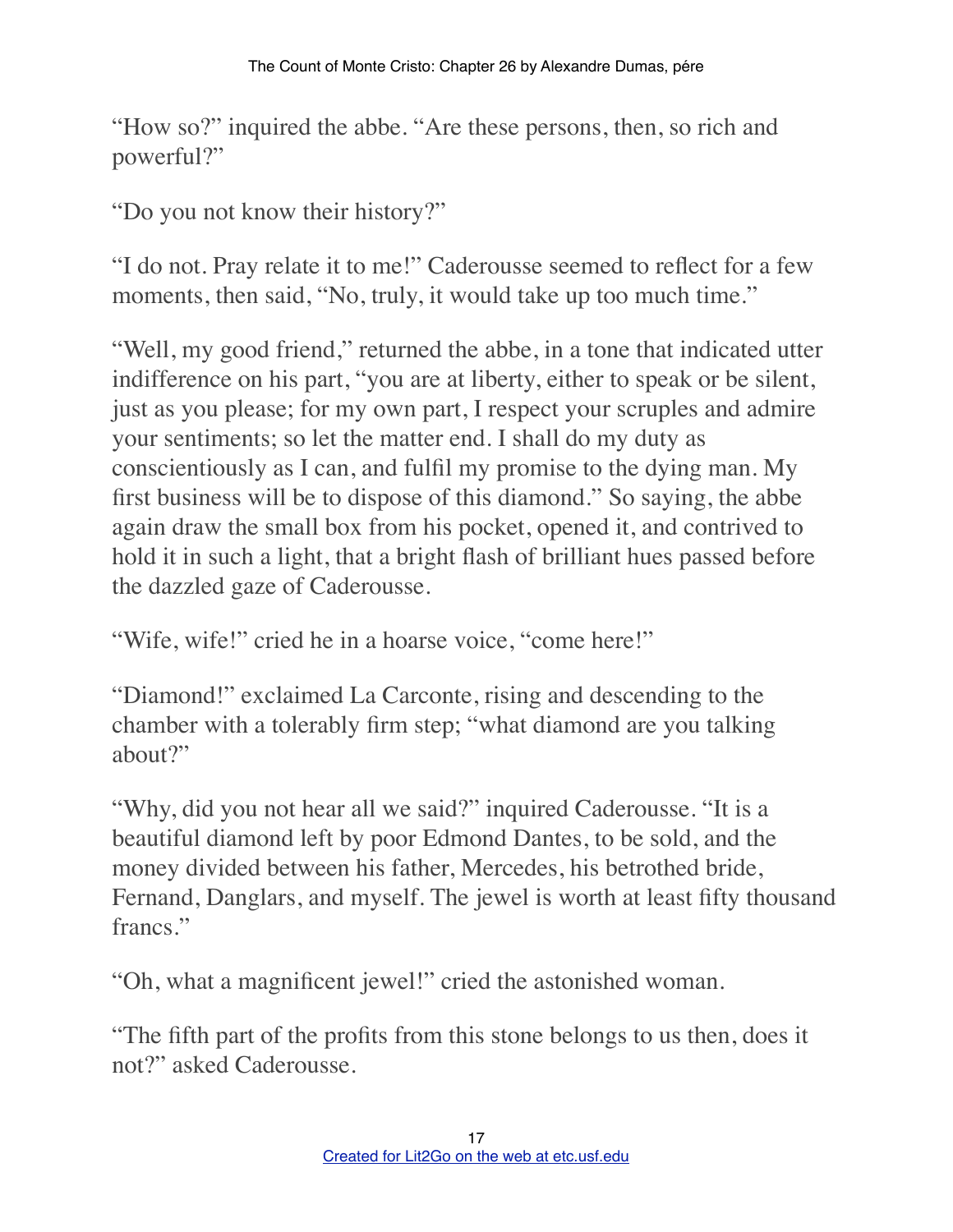"It does," replied the abbe; "with the addition of an equal division of that part intended for the elder Dantes, which I believe myself at liberty to divide equally with the four survivors."

"And why among us four?" inquired Caderousse.

"As being the friends Edmond esteemed most faithful and devoted to him"

"I don't call those friends who betray and ruin you," murmured the wife in her turn, in a low, muttering voice.

"Of course not!" rejoined Caderousse quickly; "no more do I, and that was what I was observing to this gentleman just now. I said I looked upon it as a sacrilegious profanation to reward treachery, perhaps crime."

"Remember," answered the abbe calmly, as he replaced the jewel and its case in the pocket of his cassock, "it is your fault, not mine, that I do so. You will have the goodness to furnish me with the address of both Fernand and Danglars, in order that I may execute Edmond's last wishes." The agitation of Caderousse became extreme, and large drops of perspiration rolled from his heated brow. As he saw the abbe rise from his seat and go towards the door, as though to ascertain if his horse were sufficiently refreshed to continue his journey, Caderousse and his wife exchanged looks of deep meaning.

"There, you see, wife," said the former, "this splendid diamond might all be ours, if we chose!"

"Do you believe it?"

"Why, surely a man of his holy profession would not deceive us!"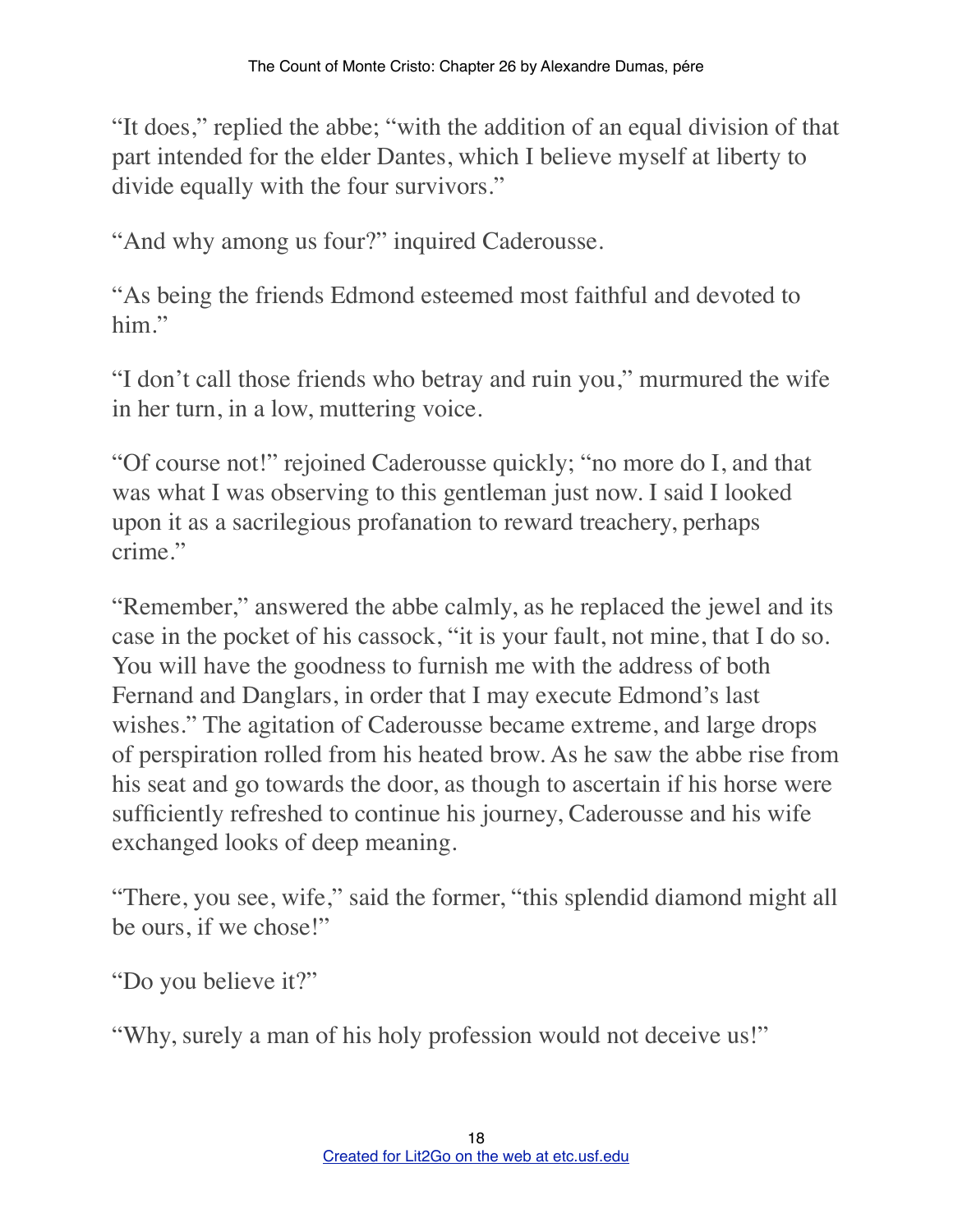"Well," replied La Carconte, "do as you like. For my part, I wash my hands of the affair." So saying, she once more climbed the staircase leading to her chamber, her body convulsed with chills, and her teeth rattling in her head, in spite of the intense heat of the weather. Arrived at the top stair, she turned round, and called out, in a warning tone, to her husband, "Gaspard, consider well what you are about to do!"

"I have both reflected and decided," answered he. La Carconte then entered her chamber, the flooring of which creaked beneath her heavy, uncertain tread, as she proceeded towards her arm–chair, into which she fell as though exhausted.

"Well," asked the abbe, as he returned to the apartment below, "what have you made up your mind to do?"

"To tell you all I know," was the reply.

"I certainly think you act wisely in so doing," said the priest. "Not because I have the least desire to learn anything you may please to conceal from me, but simply that if, through your assistance, I could distribute the legacy according to the wishes of the testator, why, so much the better, that is all."

"I hope it may be so," replied Caderousse, his face flushed with cupidity.

"I am all attention," said the abbe.

"Stop a minute," answered Caderousse; "we might be interrupted in the most interesting part of my story, which would be a pity; and it is as well that your visit hither should be made known only to ourselves." With these words he went stealthily to the door, which he closed, and, by way of still greater precaution, bolted and barred it, as he was accustomed to do at night. During this time the abbe had chosen his place for listening at his ease. He removed his seat into a corner of the room, where he himself would be in deep shadow, while the light would be fully thrown